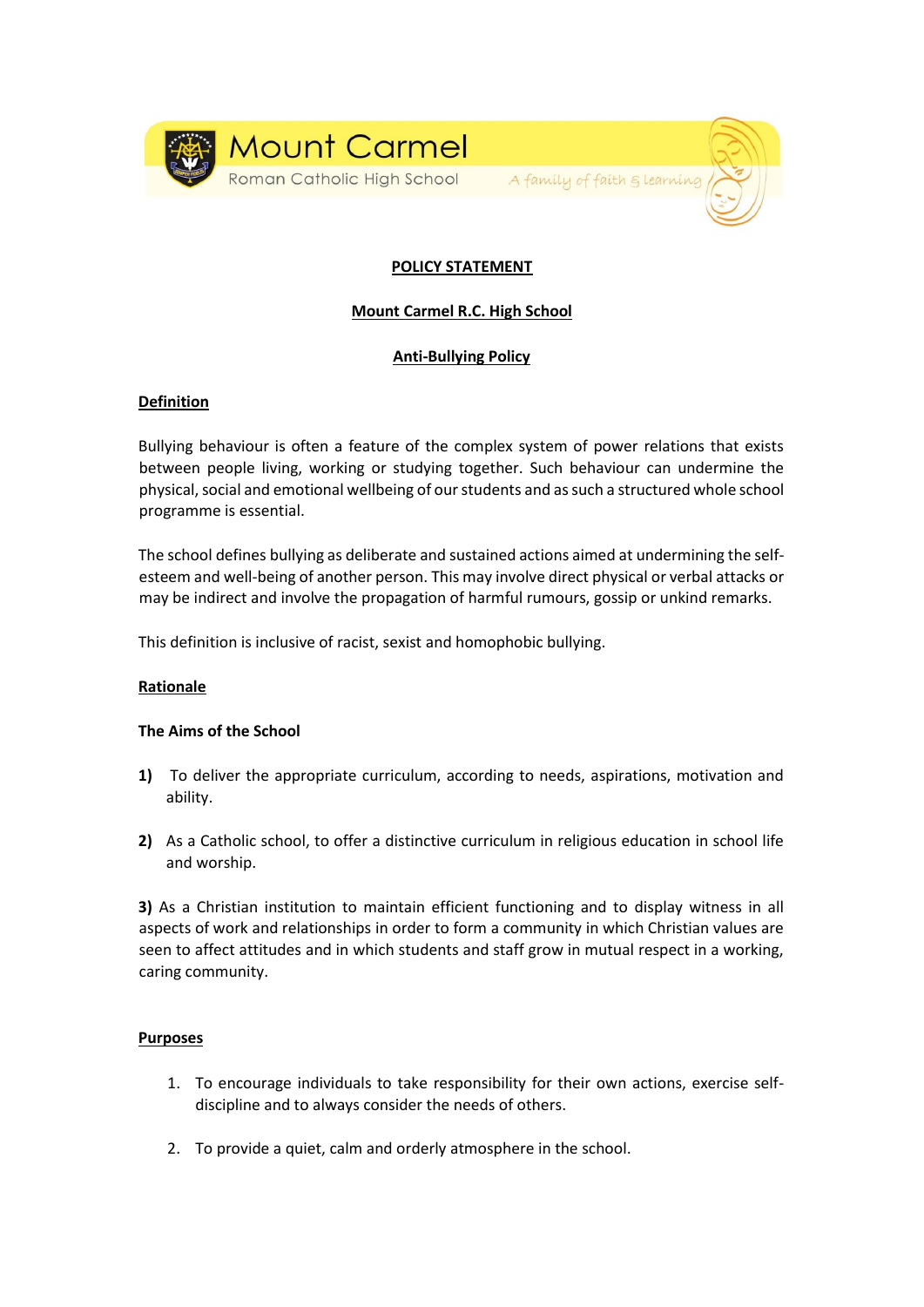- 3. To provide each person with a sense of safety and stability.
- 4. To promote and nurture positive, supportive relationships throughout the school community.
- 5. To ensure that fair and just treatment is provided and all comments or behaviours which undermine the dignity and self-esteem of individuals are challenged.

In order to ensure that the conditions described above prevail there are several strategies both pro-active and reactive which form the school's policy on bullying.

## **Pro-active Strategies**

1) Primary Liaison. Pupils are given information about expectations and procedures with regard to being bullied or bullying during a liaison meeting with pupils and staff during their last year at primary school. In this way many of the rumours which concern them can be assuaged.

## 2) Code of Conduct

On entry to the school and at the beginning of each new school year pupils are given a 'Personal Planner' which has written information and reminders regarding expectations, rules, and action to be taken in various circumstances. Within this document there is a 'Code of Conduct' which makes specific reference to Bullying.

## 3) P.S.H.C.E. and Religious Education Programmes

The issues which surround the serious nature of bullying in its various forms are covered in detail as part of the 'Personal and Social Education' and R.E. programme for all pupils in Years 7-11. This ensures that all students know what to do if they feel they are being bullied and of the consequences of indulging in bullying.

5) Assemblies Pupils are encouraged to help with the preparation and presentation of their year assemblies. Within several of the topics, relationships, tolerance and our treatment of each other are presented as well as assemblies specifically about bullying. This encourages children to make clear statements about their views and feelings about bullies and being bullied.

6). Advice and support is regularly sought from other agencies that contribute directly or indirectly to the school's anti-bullying strategy. These include school nurse, YOT, PCSO, Children's Social Care, and ELCAS.

## **Reactive Strategies to incidences of bullying.**

**In order that any action can be taken it is essential that a member of staff is made aware of the fact that a child is being or has been bullied.**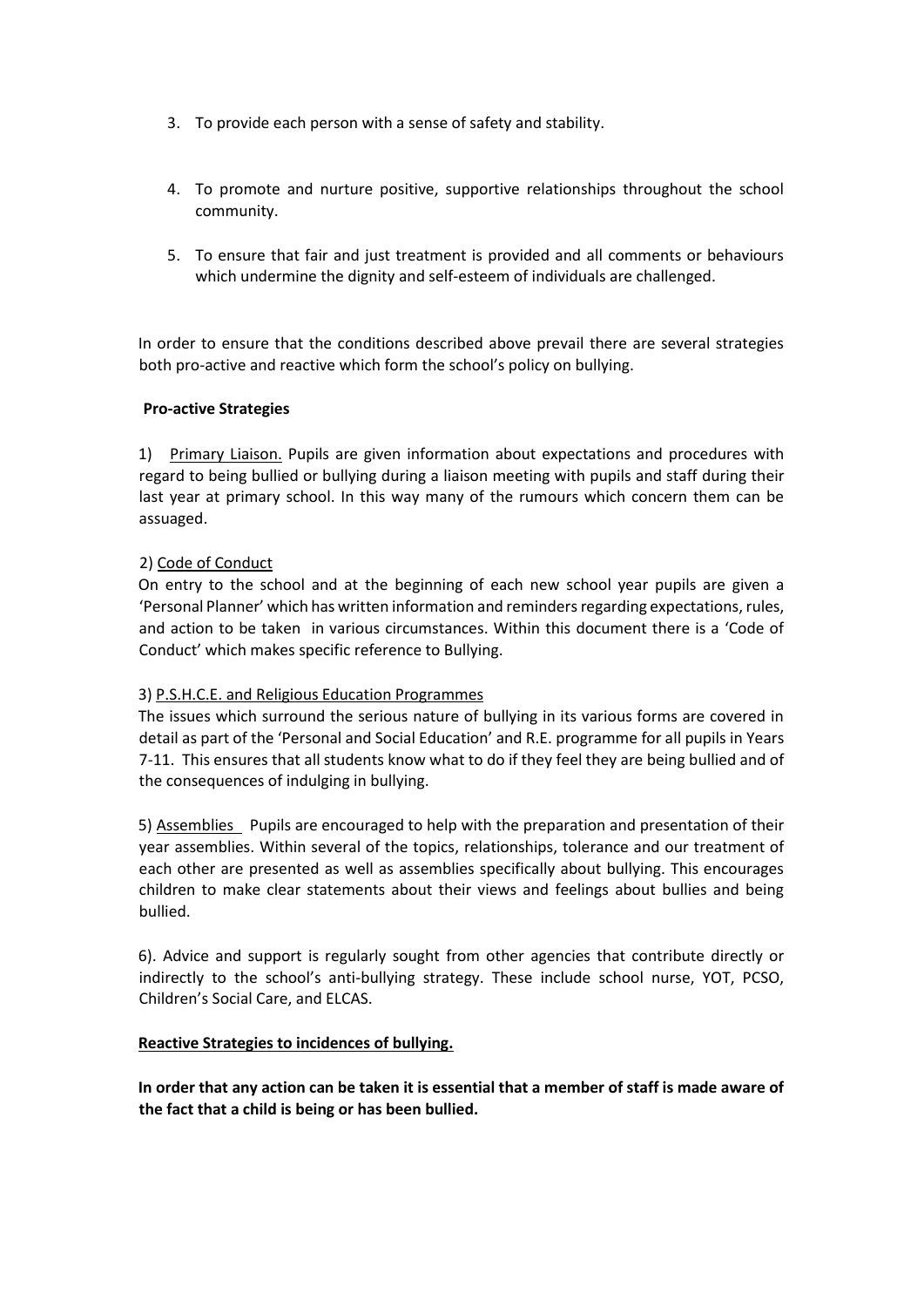Although all teaching and support staff are asked to be vigilant with regard to signs of bullying it is often the case that bullying is carried out away from 'public' view and so must be reported by the victim or another pupil in order that it can be dealt with.

Pupils are encouraged to disclose problems relating to bullying using a variety of mechanisms. Pupils may disclose bullying issues in the following ways:

- To any member of staff. All staff have a duty of care in this respect but it is anticipated that form tutors and Achievement Co-ordinators will be the usual route for such disclosures. Staff have a duty to maintain confidentiality and pass such disclosures to pastoral staff immediately.
- To peer mentors, buddies or prefects. This facility is regularly publicized and training will be given to all of the pupils involved. Issues around confidentiality are discussed prior to any disclosures. Support from school adults is then instigated.
- Through Student Questionnaires, we will introduce a virtual anti-bully box, and annual questionnaires. These are useful in determining the extent of bullying problems within school and the effectiveness of school responses.
- The senior prefect team are being trained to act as restorative mentors. This will include interviewing pupils who have been involved in bullying and asking them to reflect on both their behaviour and how they feel their victim feels.

Pupils are encouraged to report behaviour that they consider to be bullying whether it is directed towards themselves or other pupils.

Incidences of bullying which are due to racial discrimination or prejudice are dealt with very thoroughly and in addition to receiving the same sanctions as for other types of bullying it is made very clear to pupils why this type of bullying is particularly abhorrent and totally unacceptable both in and out of school.

All information received from parents is followed up rigorously in cases where a child has felt unable to bring a matter to a teacher's attention. This means finding out as much information as possible in order that a situation can be dealt with fully and fairly. Parents are informed of what information has been found out and what action has been taken. A record of the incident will be made on the 'Conduct Log' of the pupil responsible for the bullying.

## **Counselling children who have been bullied by others**

Pastoral staff will work with the pupils to establish the nature and extent of the bullying. This may require further interviews with parents and students. Parents will be informed of the problem.

Where appropriate the 'support group' approach to anti- bullying is used.

The victim is encouraged to use any medium that they are comfortable with to express how the bullying is making them feel.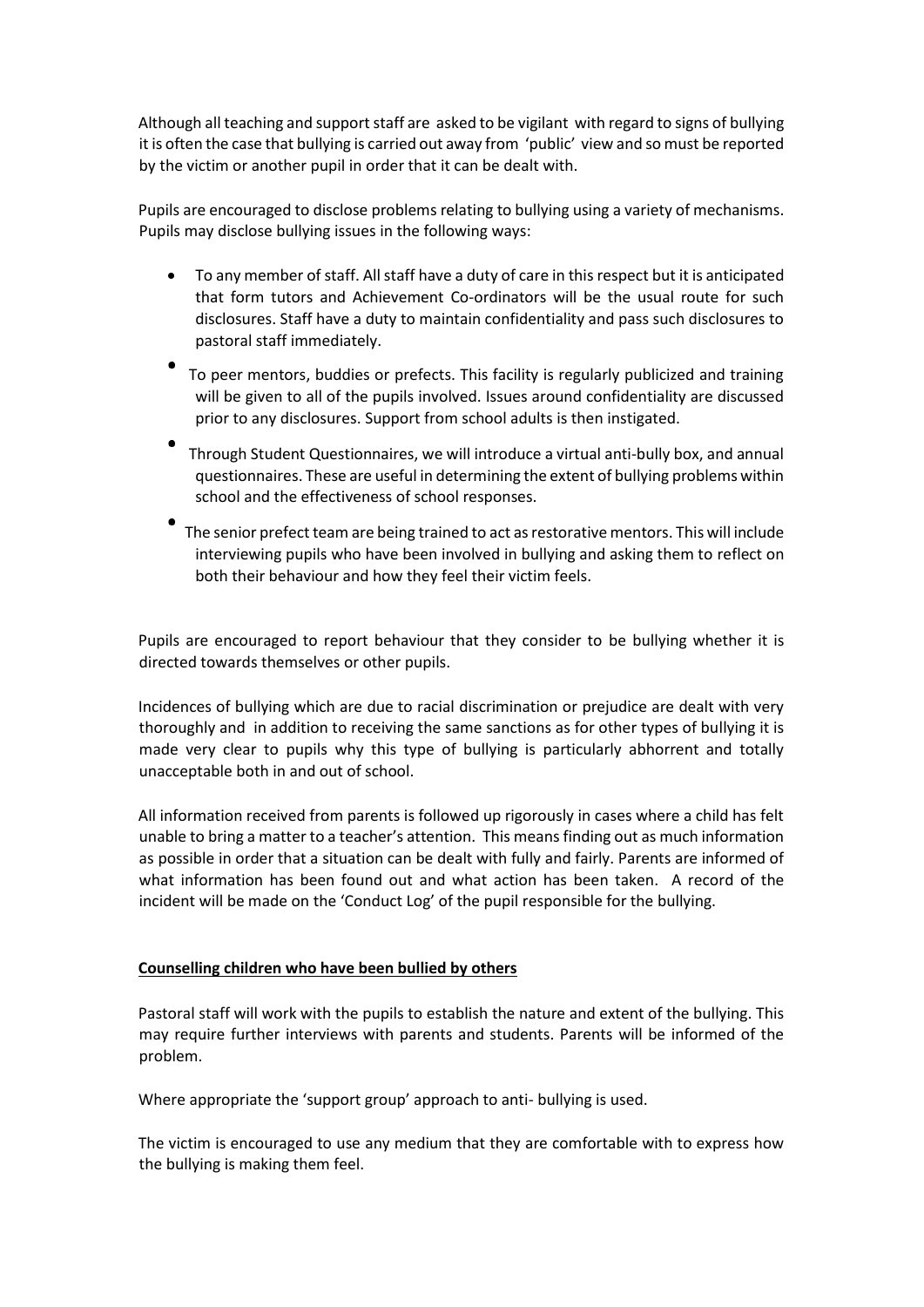With the consent of the victim, the bullies and students who will support the pupil are interviewed. The pupil may or may not choose to be present at this meeting. Using the resources produced by the victim the group are made aware of how the bullying is making the victim feel.

The group are asked to share their reactions to the information and encouraged to formulate a strategy for supporting the pupil.

Counselling sessions aimed at raising the self-esteem and assertiveness of the victim may be arranged with the pastoral leaders.

The parent and victim are contacted regularly to ensure that the problem has been resolved.

## **Counselling children who have bullied others**

Every attempt is made to help a child understand why he/she has been in serious trouble for behaving in a way that is unacceptable.

In some circumstances it is possible to identify underlying problems that contribute towards antisocial behaviour. These problems may be addressed through further counselling or through the intervention of other agencies. In such cases referral should be made in consultation with the pastoral leader.

Pupils are given every opportunity to start afresh and in many cases an incident in which they have bullied is a 'one off' situation that is never repeated.

A record is kept of incidents involving bullying of any kind on the 'Conduct Log' of the pupil or pupils responsible.

## **Physical bullying**

In circumstances which clearly indicate that the attack was **unprovoked** then the child guilty of this action may be excluded. His/Her parents will be asked to come into school with the child to discuss the serious nature of the offence and the consequence of further behaviour of this kind. A letter is sent with the child or by post relating the details of the incident and contact will also have been made, where possible, by phone.

In cases of serious physical assault i.e. those requiring medical treatment the incident may involve the Police. The child who has been bullied will be counselled and reassured by his/her tutor or pastoral leader and asked to report immediately any repercussions, physical or verbal.

Where bullying is physical but cannot be said to be unprovoked where practicable all children who were involved or who witnessed the incident and so are in a position to offer their 'version' of events would be interviewed by a member of staff. Having had the benefit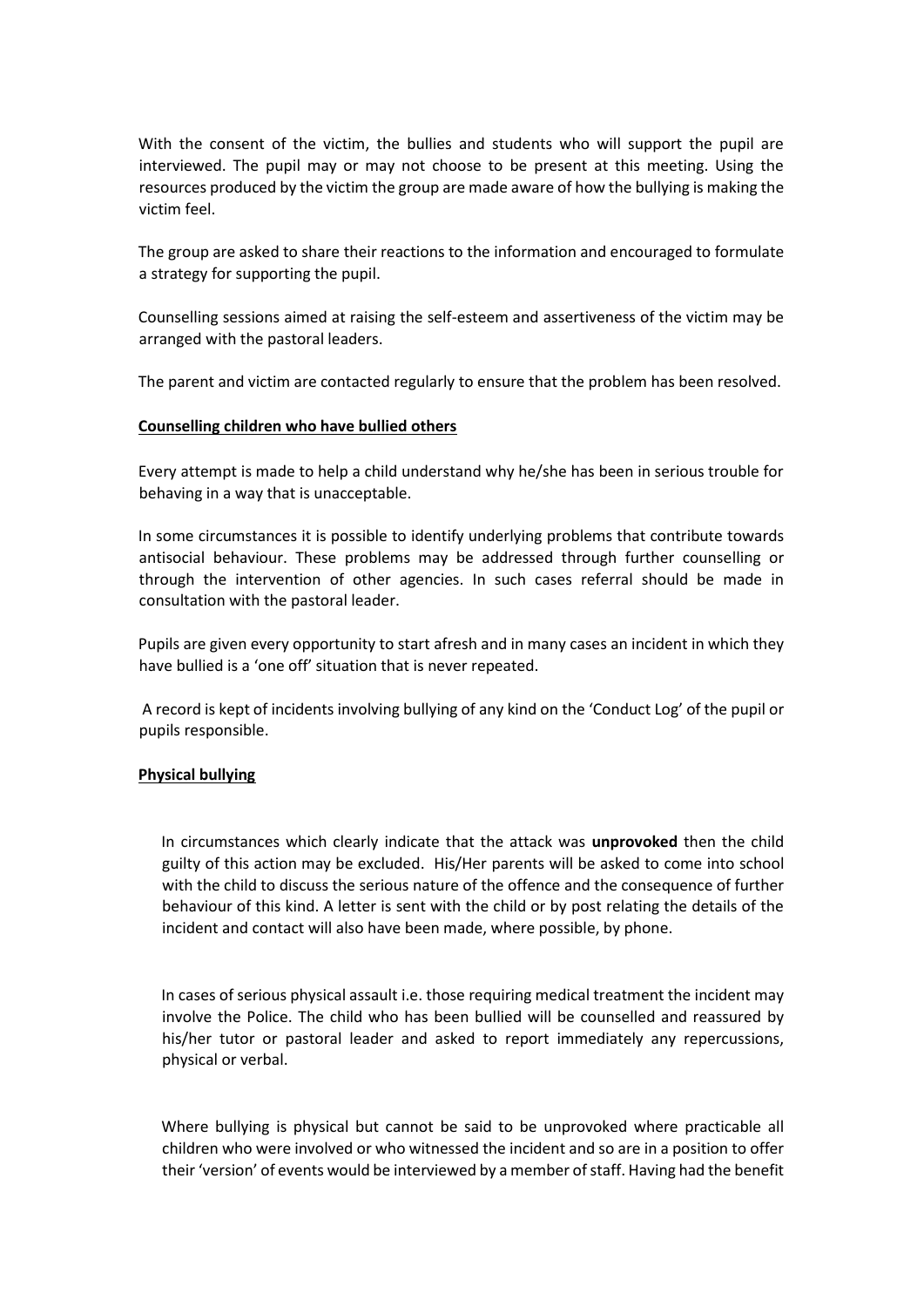of all sides of a particular story the staff involved will then decide on appropriate action. This will include informing parents either by phone or letter and a written record of the incident being placed in the student's 'conduct log'.

**Verbal and Online Bullying** In many ways just as unpleasant as physical bullying and is regarded as a very serious matter.

Name calling, threatening or menacing behaviour are three ways in which this type of bullying presents itself. Again, as in physical bullying the key to stopping the behaviour is through the matter being reported to a member of staff.

In all cases of this kind of bullying being reported the pupils involved will be interviewed and action appropriate to the situation taken. The sanctions imposed are the same as for physical bullying though it is unlikely that an exclusion would be appropriate unless the incident was a repetition of an earlier incident or physical threats continued.

**Friendship issues** On many occasions children temporarily 'fall out' with each other and bullying can take place in subtle but effective ways such as making unpleasant comments or 'dirty looks' or keeping a child out of social groups.

In these cases, when staff are informed, both parties are to be interviewed separately and then, if agreed with the pupils, together in an attempt to 'smooth the waters' and to make the child see why their behaviour is not acceptable. Ownership of the solution should be given to the pupils and a method of monitoring the situation using third parties should be agreed. The consequences of continuing to behave in an unacceptable way towards each other must then be made clear. Regular contact should be maintained over the next few weeks to monitor progress.

## **Out of School Bullying**

In cases of bullying outside of school hours either on the way to or from school we employ the same procedures as for incidents within school in order to promote the good behaviour of our pupils .The responsibility for the behaviour of pupils in these circumstances, however, lies with their parents and pupils. The 'school's' powers are very limited in these situations and in some cases police involvement may be appropriate.

## **Recording Bullying Issues**

Bullying incidents that occur in the classroom should be documented through the completion of a SIMS log.

The pastoral leaders will ensure action.

The action taken should be recorded by the pastoral leader on SIMS.

This should then be recorded on the conduct log of those involved in bullying and those who are the victims.